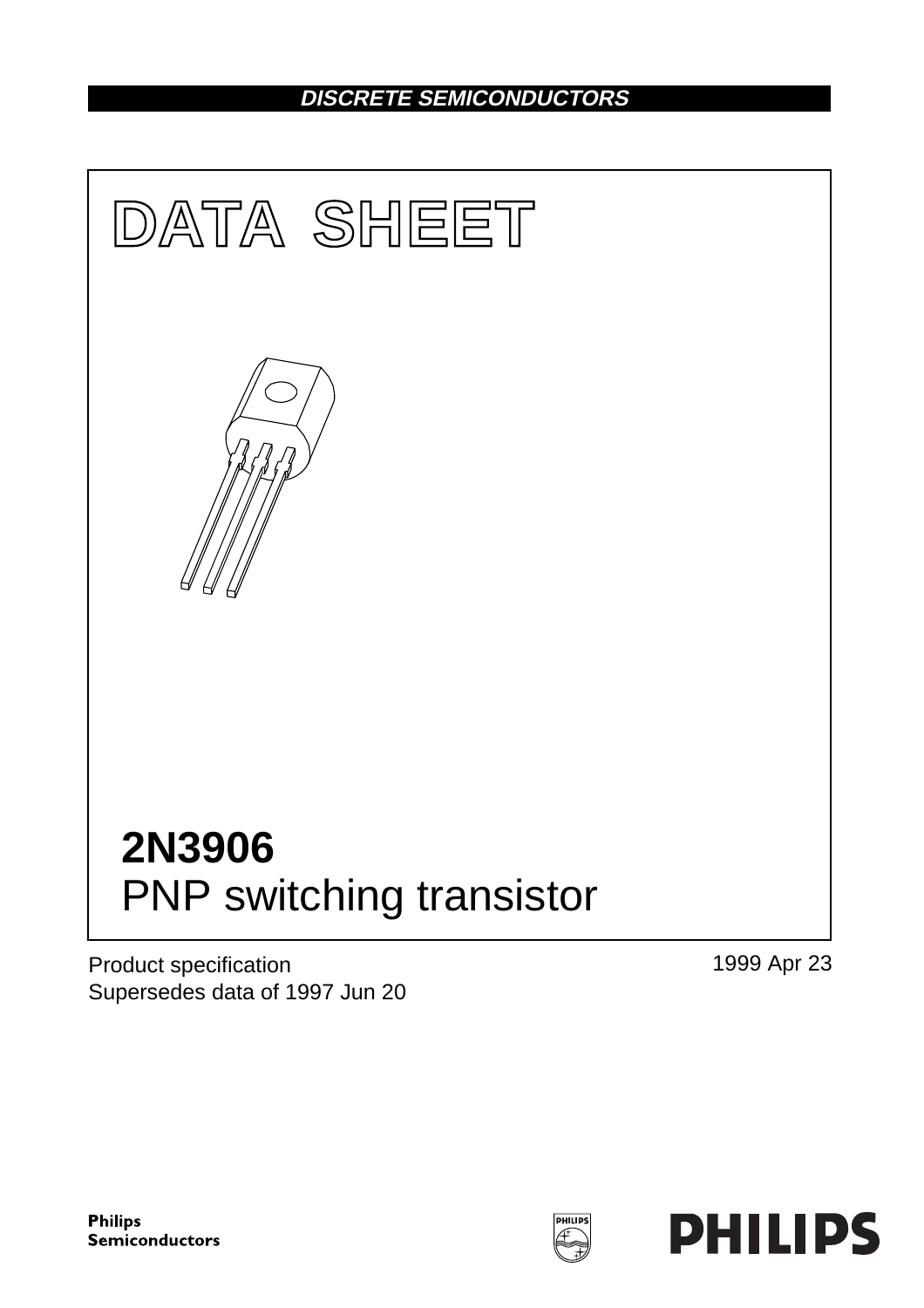#### **FEATURES**

- Low current (max. 200 mA)
- Low voltage (max. 40 V).

#### **APPLICATIONS**

• High-speed switching in industrial applications.

#### **DESCRIPTION**

PNP switching transistor in a TO-92; SOT54 plastic package. NPN complement: 2N3904.

### **PINNING**

| <b>PIN</b> | <b>DESCRIPTION</b> |
|------------|--------------------|
|            | collector          |
|            | base               |
|            | emitter            |



### **LIMITING VALUES**

In accordance with the Absolute Maximum Rating System (IEC 134).

| <b>SYMBOL</b>          | <b>PARAMETER</b>              | <b>CONDITIONS</b>    | MIN.  | MAX.   | <b>UNIT</b> |
|------------------------|-------------------------------|----------------------|-------|--------|-------------|
| V <sub>CBO</sub>       | collector-base voltage        | open emitter         |       | $-40$  | V           |
| V <sub>CEO</sub>       | collector-emitter voltage     | open base            |       | $-40$  | V           |
| <b>VEBO</b>            | emitter-base voltage          | open collector       | –     | $-6$   | V           |
| Ιc                     | collector current (DC)        |                      | —     | $-200$ | mA          |
| <b>I</b> <sub>CM</sub> | peak collector current        |                      |       | $-300$ | mA          |
| <b>I</b> BM            | peak base current             |                      |       | $-100$ | mA          |
| $P_{\text{tot}}$       | total power dissipation       | $T_{amb} \leq 25 °C$ | —     | 500    | mW          |
| ${\sf T}_{\sf stg}$    | storage temperature           |                      | $-65$ | $+150$ | $^{\circ}C$ |
| T,                     | junction temperature          |                      | —     | 150    | $^{\circ}C$ |
| l amb                  | operating ambient temperature |                      | $-65$ | $+150$ | $^{\circ}C$ |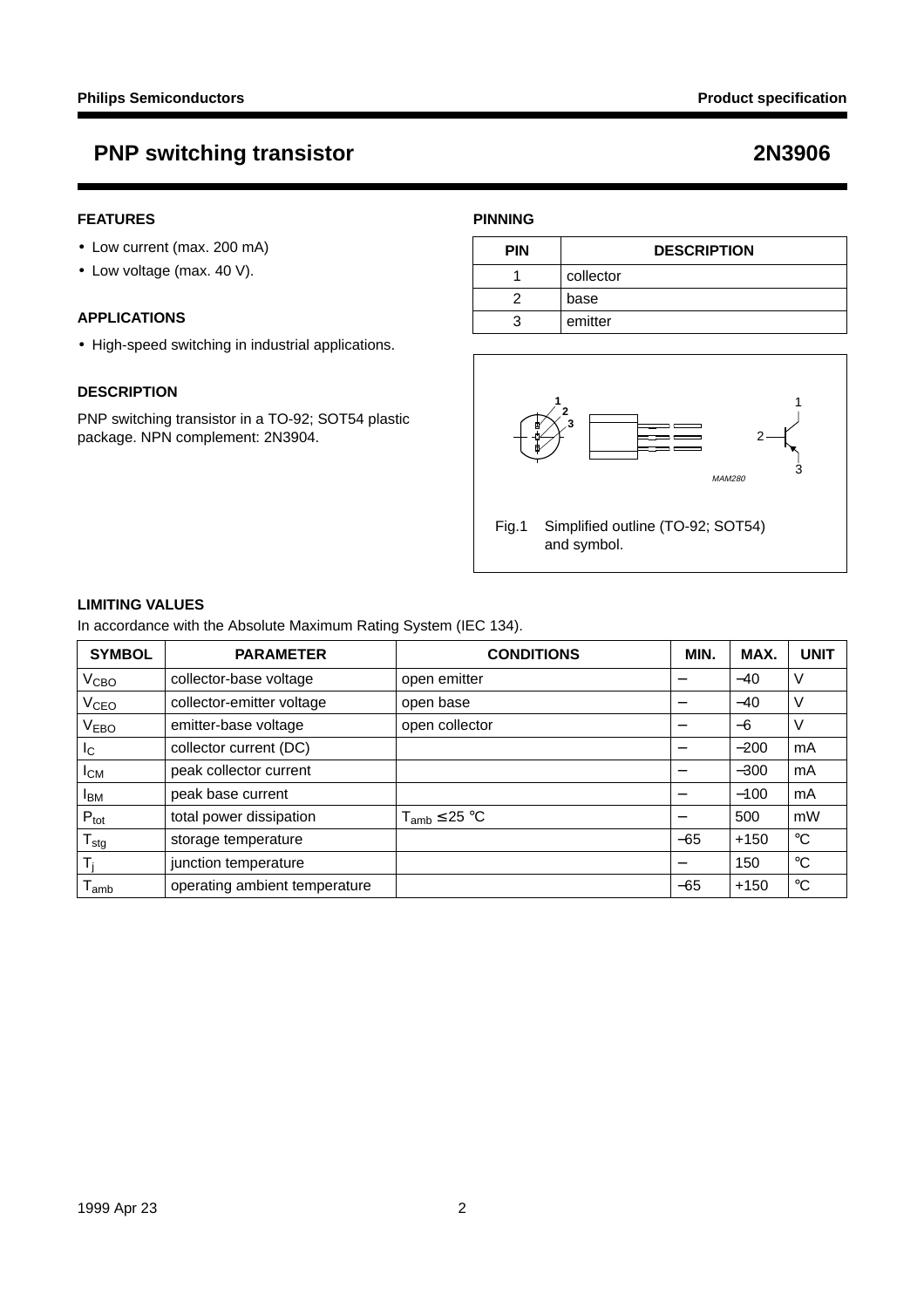### **THERMAL CHARACTERISTICS**

| <b>SYMBOL</b> | <b>PARAMETER</b>                            | <b>CONDITIONS</b> | <b>VALUE</b> | <b>UNIT</b> |
|---------------|---------------------------------------------|-------------------|--------------|-------------|
| $R_{th\,j-a}$ | thermal resistance from junction to ambient | , note 1          | 250          | K/W         |

#### **Note**

1. Transistor mounted on an FR4 printed-circuit board.

### **CHARACTERISTICS**

 $T_{amb}$  = 25 °C unless otherwise specified.

| <b>SYMBOL</b>                                           | <b>PARAMETER</b>                | <b>CONDITIONS</b>                                                                     | MIN.                     | MAX.                     | <b>UNIT</b> |
|---------------------------------------------------------|---------------------------------|---------------------------------------------------------------------------------------|--------------------------|--------------------------|-------------|
| I <sub>СВО</sub>                                        | collector cut-off current       | $I_E = 0$ ; $V_{CB} = -30$ V                                                          | $\overline{\phantom{0}}$ | $-50$                    | nA          |
| <b>I</b> <sub>EBO</sub>                                 | emitter cut-off current         | $I_C = 0$ ; $V_{EB} = -6$ V                                                           | $\overline{\phantom{0}}$ | $-50$                    | nA          |
| $h_{FE}$                                                | DC current gain                 | $V_{CE} = -1$ V; note 1; see Fig.2                                                    |                          |                          |             |
|                                                         |                                 | $I_C = -0.1$ mA                                                                       | 60                       | —                        |             |
|                                                         |                                 | $I_C = -1$ mA                                                                         | 80                       | —                        |             |
|                                                         |                                 | $I_C = -10$ mA                                                                        | 100                      | 300                      |             |
|                                                         |                                 | $I_C = -50$ mA                                                                        | 60                       | —                        |             |
|                                                         |                                 | $I_C = -100$ mA                                                                       | 30                       |                          |             |
| $V_{CEsat}$                                             | collector-emitter saturation    | $I_C = -10$ mA; $I_B = -1$ mA; note 1                                                 | $\overline{\phantom{0}}$ | $-200$                   | mV          |
|                                                         | voltage                         | $I_C = -50$ mA; $I_B = -5$ mA; note 1                                                 | $\overline{\phantom{0}}$ | $-200$                   | mV          |
| V <sub>BEsat</sub>                                      | base-emitter saturation voltage | $I_C = -10$ mA; $I_B = -1$ mA; note 1                                                 | $\overline{\phantom{0}}$ | $-850$                   | mV          |
|                                                         |                                 | $I_C = -50$ mA; $I_B = -5$ mA; note 1                                                 | $\overline{\phantom{0}}$ | $-950$                   | mV          |
| $C_c$                                                   | collector capacitance           | $I_E = I_e = 0$ ; $V_{CB} = -5$ V; f = 1 MHz                                          | $\equiv$                 | 4.5                      | pF          |
| $C_{e}$                                                 | emitter capacitance             | $I_C = I_c = 0$ ; $V_{EB} = -500$ mV; f = 1 MHz                                       | $\qquad \qquad -$        | 10                       | pF          |
| $f_{\mathsf{T}}$                                        | transition frequency            | $I_C = -10$ mA; $V_{CE} = -20$ V; f = 100 MHz                                         | 250                      | $\overline{\phantom{0}}$ | <b>MHz</b>  |
| $\overline{\mathsf{F}}$                                 | noise figure                    | $I_C = -100 \mu A$ ; $V_{CE} = -5 V$ ; $R_S = 1 k\Omega$ ;<br>$f = 10$ Hz to 15.7 kHz | $\qquad \qquad -$        | 4                        | dB          |
| Switching times (between 10% and 90% levels); see Fig.3 |                                 |                                                                                       |                          |                          |             |
| $t_{on}$                                                | turn-on time                    | $I_{Con} = -10$ mA; $I_{Bon} = -1$ mA; $I_{Boff} = 1$ mA                              | $\overline{\phantom{0}}$ | 65                       | ns          |
| $\mathfrak{t}_{\rm d}$                                  | delay time                      |                                                                                       | $\qquad \qquad -$        | 35                       | ns          |
| $\mathsf{t}_\mathsf{r}$                                 | rise time                       |                                                                                       |                          | 35                       | ns          |
| $t_{\rm off}$                                           | turn-off time                   |                                                                                       |                          | 300                      | ns          |
| $t_{\rm s}$                                             | storage time                    |                                                                                       |                          | 225                      | ns          |
| $t_{\rm f}$                                             | fall time                       |                                                                                       |                          | 75                       | ns          |

#### **Note**

1. Pulse test:  $t_p \le 300 \,\mu s$ ;  $\delta \le 0.02$ .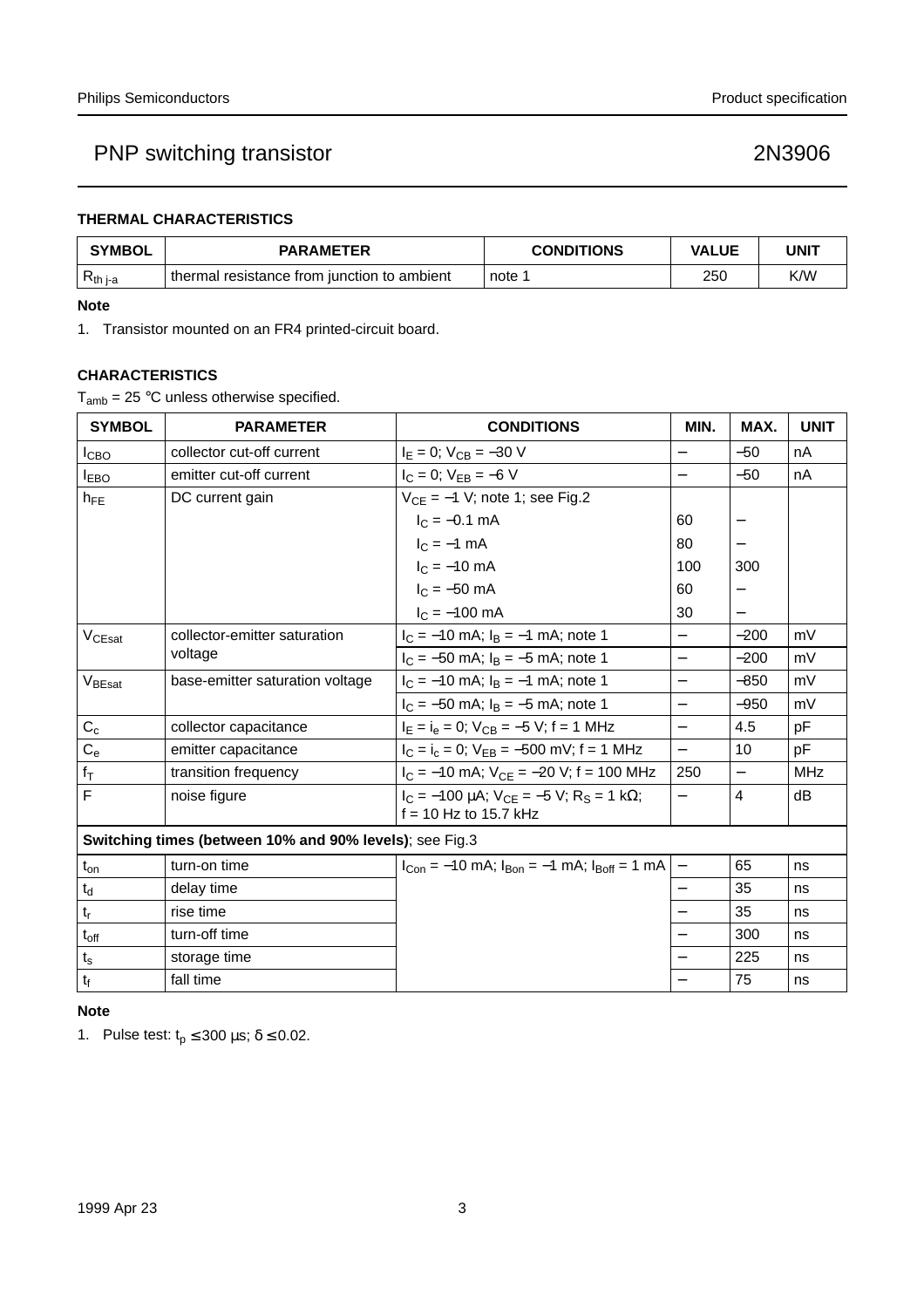



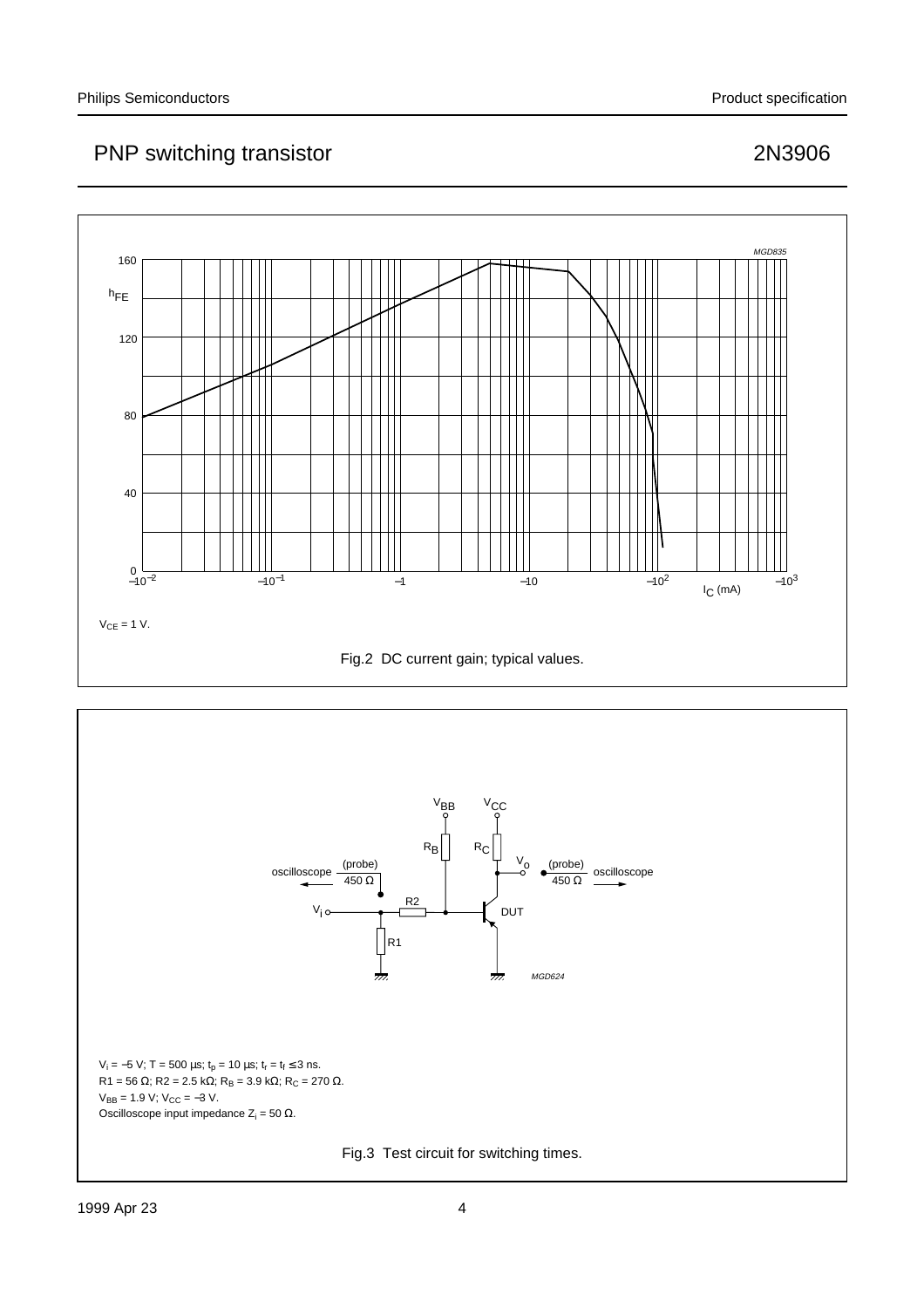#### **PACKAGE OUTLINE**



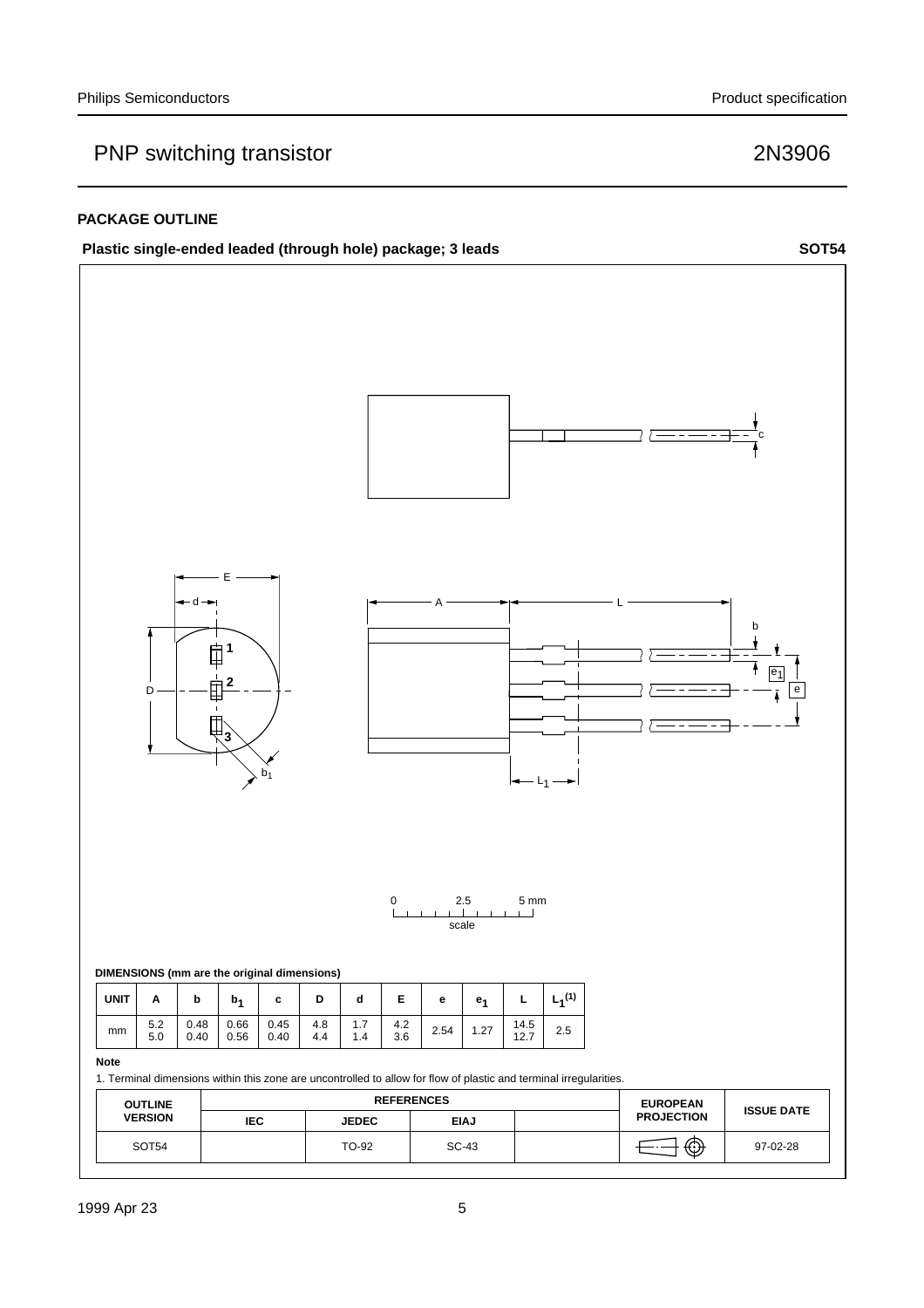#### **DEFINITIONS**

| Data sheet status                                                                                                                                                                                                                                                                                                                                                                                                                                                  |                                                                                       |  |
|--------------------------------------------------------------------------------------------------------------------------------------------------------------------------------------------------------------------------------------------------------------------------------------------------------------------------------------------------------------------------------------------------------------------------------------------------------------------|---------------------------------------------------------------------------------------|--|
| Objective specification                                                                                                                                                                                                                                                                                                                                                                                                                                            | This data sheet contains target or goal specifications for product development.       |  |
| Preliminary specification                                                                                                                                                                                                                                                                                                                                                                                                                                          | This data sheet contains preliminary data; supplementary data may be published later. |  |
| Product specification                                                                                                                                                                                                                                                                                                                                                                                                                                              | This data sheet contains final product specifications.                                |  |
| <b>Limiting values</b>                                                                                                                                                                                                                                                                                                                                                                                                                                             |                                                                                       |  |
| Limiting values given are in accordance with the Absolute Maximum Rating System (IEC 134). Stress above one or<br>more of the limiting values may cause permanent damage to the device. These are stress ratings only and operation<br>of the device at these or at any other conditions above those given in the Characteristics sections of the specification<br>is not implied. Exposure to limiting values for extended periods may affect device reliability. |                                                                                       |  |
| <b>Application information</b>                                                                                                                                                                                                                                                                                                                                                                                                                                     |                                                                                       |  |
|                                                                                                                                                                                                                                                                                                                                                                                                                                                                    |                                                                                       |  |

Where application information is given, it is advisory and does not form part of the specification.

#### **LIFE SUPPORT APPLICATIONS**

These products are not designed for use in life support appliances, devices, or systems where malfunction of these products can reasonably be expected to result in personal injury. Philips customers using or selling these products for use in such applications do so at their own risk and agree to fully indemnify Philips for any damages resulting from such improper use or sale.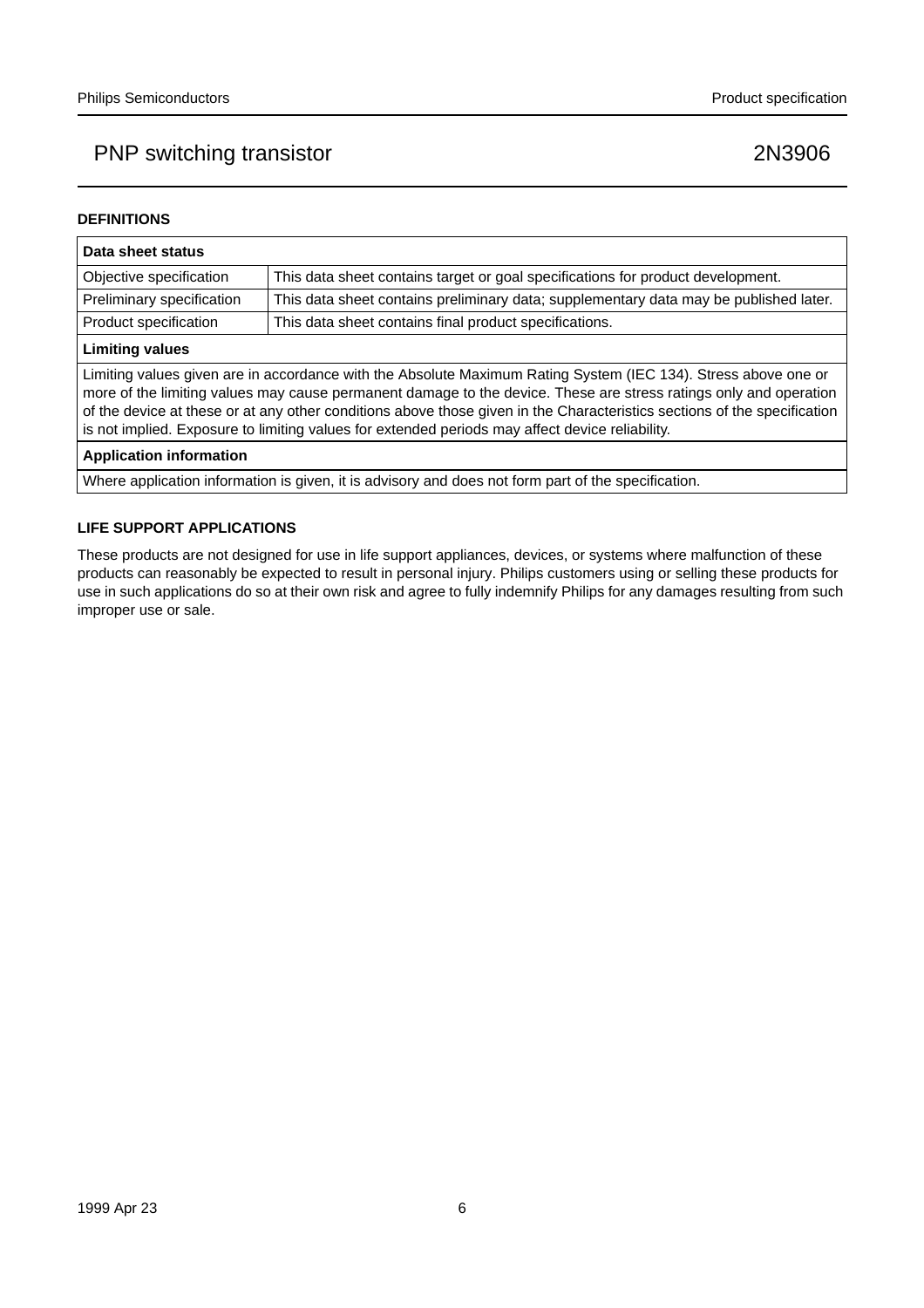**NOTES**